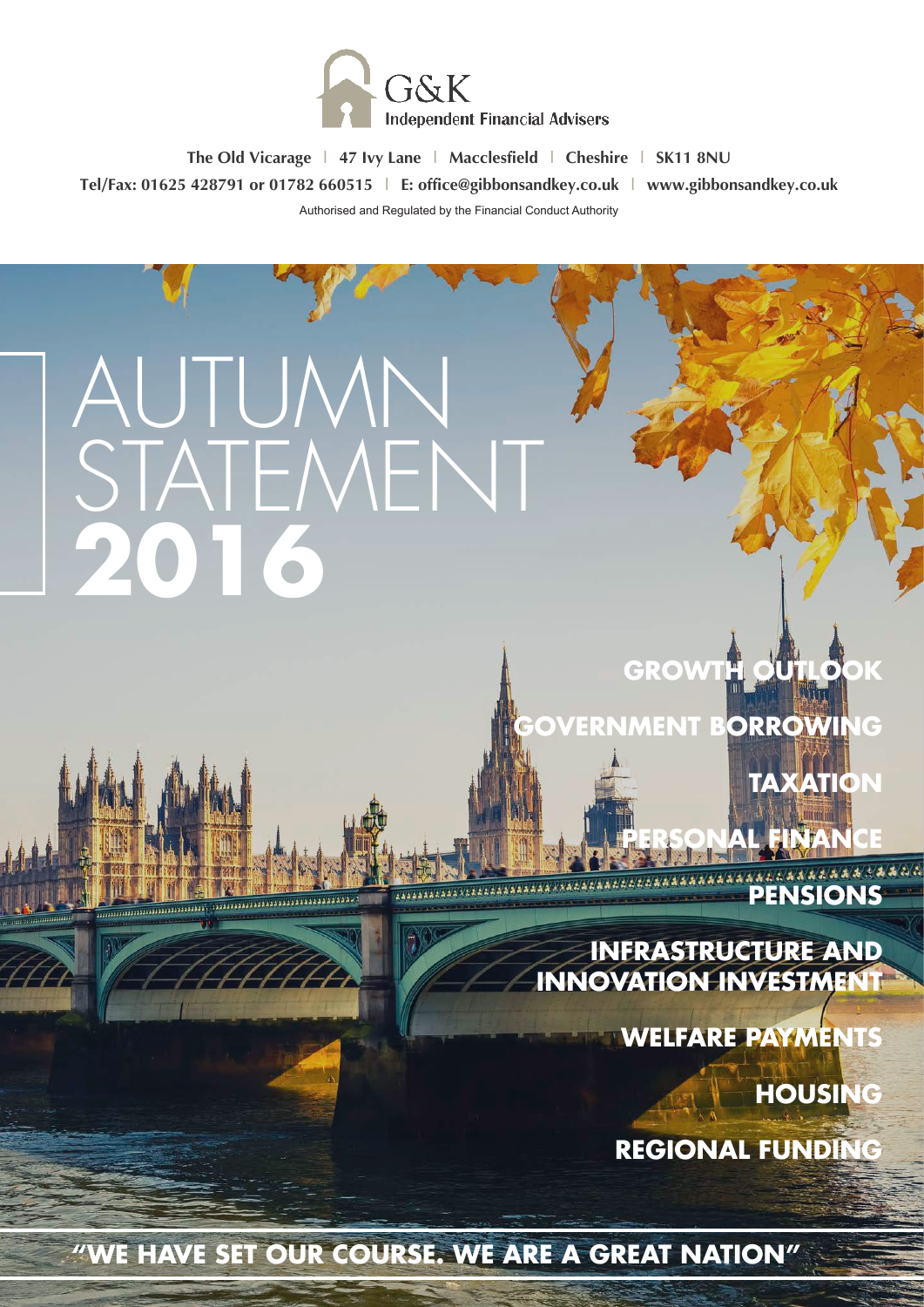# **AUTUMN STATEMENT**  NOVEMBER 2016

#### ". . . A NEW CHAPTER IN OUR COUNTRY'S HISTORY"

In his first Autumn Statement, the new Chancellor of the Exchequer, Philip Hammond, boasted that the UK will be the fastest growing major economy in the world.

He added that the Washington-based International Monetary Fund (IMF) stated it (the UK economy) had *"confounded commentators at home and abroad with its strength and resilience."*

Overall he has pledged to tackle its long-term weaknesses and create an *"economy for everyone."*

## GROWTH OUTLOOK

The growth forecast from the Office for Budget Responsibility (OBR), has been increased to 2.1% this year, up from the previous 2%, but downgraded to 1.4% in 2017, from 2.2% and 1.7% in 2018, down from 2.1%. The government is no longer anticipating a budget surplus in 2019/20. The Chancellor does, however, promise the budget will balance *"as soon as practicable"* in the next parliament. Unfortunately, Brexit is expected to reduce growth in the UK by 2.4 percentage points over the next five years.

#### GOVERNMENT BORROWING

Public borrowing, according to the OBR, will be reduced to 3.5% of Gross Domestic Product (GDP) this year, compared with 4% seen in the last financial year and it will fall continuously during this parliament before reaching 0.7% in 2021/22 – the lowest level seen for two decades. In total this borrowing equates to £68.2bn in 2016/17, reducing each year to £17.2bn in 2021/22.

#### **TAXATION**

In keeping with his wish to encourage international business to the UK, the Chancellor confirmed existing plans to cut Corporation Tax to 17%, the lowest of any G20 nation, in April 2020. The business rates transitional relief cap will be lowered and rural rate relief increased to 100%. From next June, Insurance Premium Tax, currently the lowest in Europe, will be raised from 10% to 12%. The UK export finance capacity will be doubled.

*"We have set our course. We are a great nation.*  Bold in our vision. Confident in our strengths. And *determined in our ambition to build a country that works for everyone."*



The current Carbon Price Support for the oil and gas industry will be capped until 2020, while business rates reductions totalling £6.7bn will be introduced. The fuel duty rise will be scrapped for the seventh year running.

Personal Income Tax thresholds will rise to £11,500 per annum in April 2017 as planned and then to £12,500 by 2020. The higher rate threshold will rise to £50,000 by the end of this parliament. Employees' current tax savings, on both salary sacrifice and many benefits in kind, will be ended, with the exception of pension contributions, childcare, ultra-low emission cars and cycle to work schemes. The National Living Wage will be increased from £7.20 to £7.50 in April next year for those aged 25 and over.

Employee and employer National Insurance thresholds will be equalised at £157 per week, but employees will pay no extra.

Mr Hammond reinforced his commitment to stopping aggressive tax avoidance schemes, stating: *"We must constantly be alert to new threats to our tax base".* He believes his new measures on avoidance will have the effect of raising £2bn.

#### PERSONAL FINANCE

The rollout of tax-free childcare for those eligible will start in 2017. A new Savings Bond, open to those aged 16 and over, issued via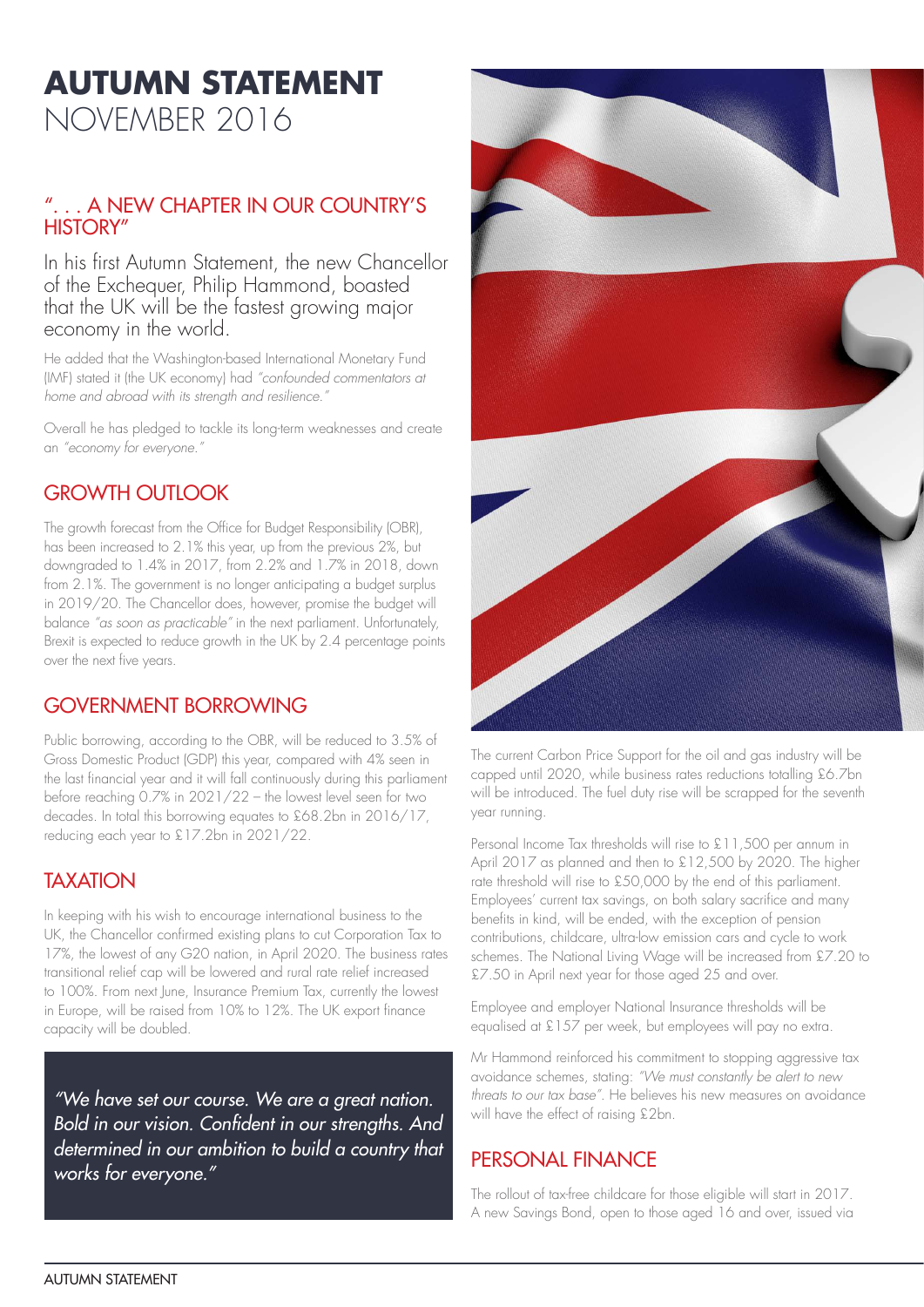

National Savings and Investments (NS&I) offering about 2.2% interest for a three-year term, will be made available from April 2017 for a period of 12 months: the minimum investment will be £100 and the maximum £3,000.

#### **PENSIONS**

The government will shortly publish a consultation document to address what they believe to be pension scams which have increased substantially since the April 2015 pension freedoms. This may include the recommendation to ban any cold calling in relation to pension products and develop greater powers for providers to block suspicious fund transfers.

For those who have already drawn-down their pension, the Money Purchase Annual Allowance will be limited to £4,000, as of April 2017. This is designed to stop beneficiaries from gaining double pension relief. The government will 'consult' on this proposal. Also, the tax treatment of foreign pensions will be brought into line with the UK's current domestic tax regime. This will have the effect of bringing any pension payment or lump sums into the UK for tax purposes.

The triple lock applied to any increase in the State Pension will remain for this parliament.

#### INFRASTRUCTURE AND INNOVATION INVESTMENT

Mr Hammond has pledged £1.1bn for investment in English local transport, with £220m for national roads, together with £390m to help develop low emission vehicles. An East West rail link, connecting Oxford and Cambridge, our two greatest university cities, will be created to establish a new development and innovation corridor; £110m has been earmarked towards the cost. There will be a 100% business rate relief for five years for new fibre infrastructure to promote 5G network capability and an additional £1bn for developing our digital infrastructure. The 'Barnett Formula' will be boosted to offer the Northern Irish, Scottish and Welsh devolved parliaments additional development funds.

His government will prioritise what he describes as *"high value investments"* that will improve productivity and introduce a new National Productivity Investment Fund of £23bn over the next five years to cater for *"innovation and infrastructure"*, particularly targeted at science and high-tech initiatives.

# WELFARE PAYMENTS

The Chancellor said that no further welfare savings are planned, adding that the Universal Credit taper rate will be reduced to 63 pence from 65 pence to help about three million families.

## **HOUSING**

The Chancellor declared that home ownership remains out of reach for far too many and will be addressed in a White Paper to be published *"in due course."* He confirmed his earlier statement that a £2.3bn Housing Infrastructure Fund will be created to free up new sites for housing development. He promised that 40,000 additional affordable houses will be built and announced the relaxation of government grants to assist housebuilding, together with the Right-to-Buy scheme being extended to housing association tenants. He will also double government capital spending on housing, in real terms, over the course of this parliament.

Importantly, he intends to ban fees charged to potential tenants of rented accommodation by letting agencies, passing this burden over to the landlords of the property.

# REGIONAL FUNDING

The Local Growth Fund will allocate £1.8bn of funding via Local Enterprise Partnerships to the English regions. A series of City Deals were confirmed for locations elsewhere in the UK.

As his finale, the Chancellor declared that this would be his first and last Autumn Statement. Next year, he will abolish the tradition because the government intends to move to a single major fiscal event each autumn. The final springtime Budget will be delivered in 2017, which will also see the first autumn Budget.

He left the dispatch box with these words: *"We have set our course.*  We are a great nation. Bold in our vision. Confident in our strengths. *And determined in our ambition to build a country that works for everyone."*